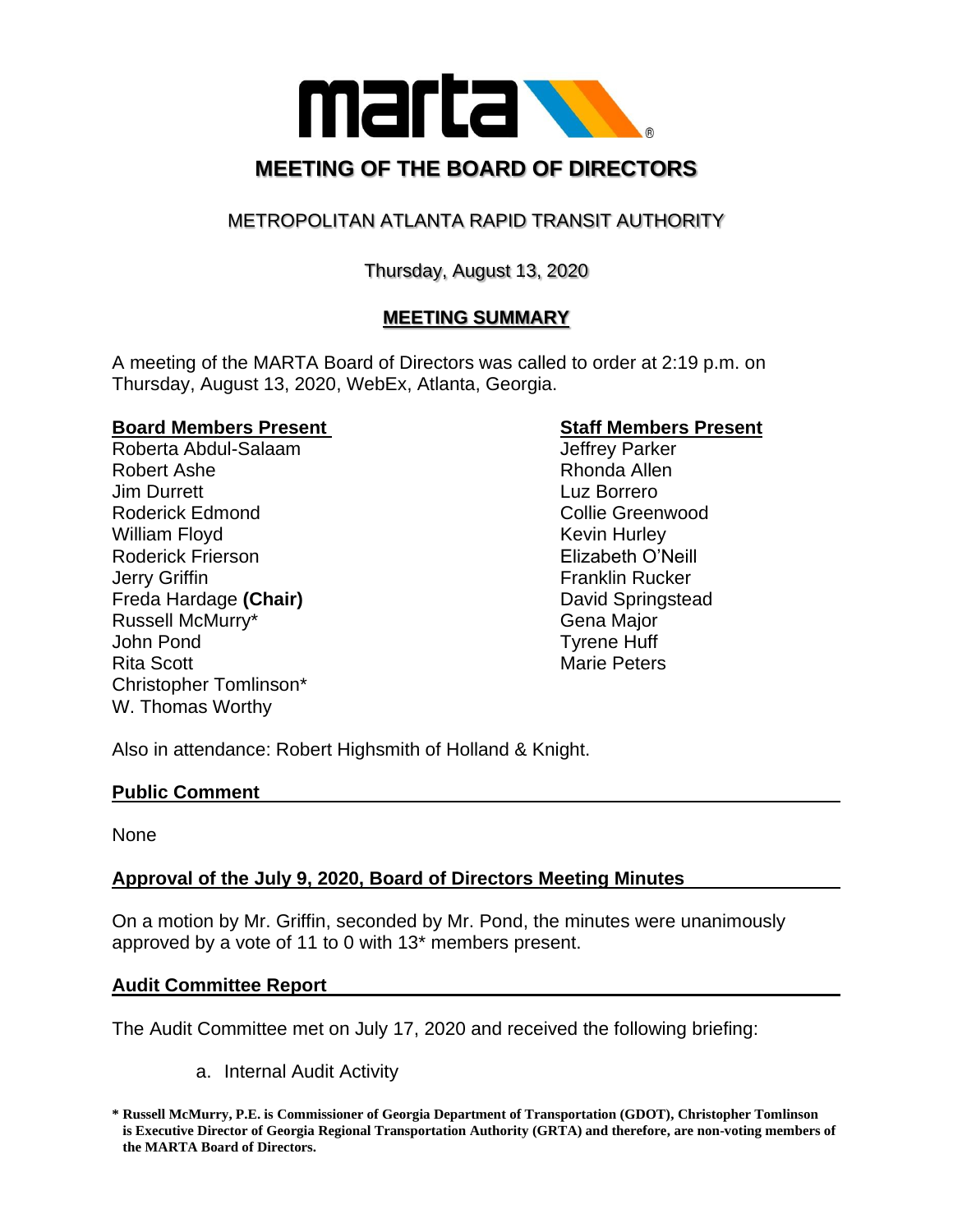## **External Relations Committee Report**

The External Relations Committee met on July 23, 2020 and received the following briefings:

- a. MARTA's Film Policy
- b. Media Impressions Update
- c. 2020 Legislative Wrap-up

## **Planning & Capital Programs Committee Report**

Dr. Edmond reported the Planning & Capital Programs Committee met on July 30, 2020, and approved the following resolutions:

- 4a. Resolution Authorizing the Award of a Single Source Contract for the Procurement of Needlepoint Bipolar Ionization - GPS Devices, RFP P47269
- 4b. Resolution Authorizing the Approval to Execute a Memo of Understanding (MOU) With the City of Forest Park Related to the Acquisition of Property for the New Clayton County Multi-Purpose Operations and Maintenance Facility
- 4c. Resolution Authorizing the Execution of an Amendment to King Memorial Transit Oriented Development (TOD) Ground Lease
- 4d. Resolution Authorizing the Approval to Enter into Negotiations with Portman Holdings, LLC for Development of Parcel D3044 at North Avenue Station, RFP P43033

On a motion by Dr. Edmond, seconded by Mr. Griffin, resolutions '4a, 4b, 4c and 4d' were unanimously approved by a vote of 11 to 0 with 13\* members present.

The Committee received the following briefing:

a. Planning Projects Update

### **Operations and Safety Committee Report**

The Operations and Safety Committee met on July 30, 2020 and received the following briefing:

a. Quality Management System Certification (QMS)